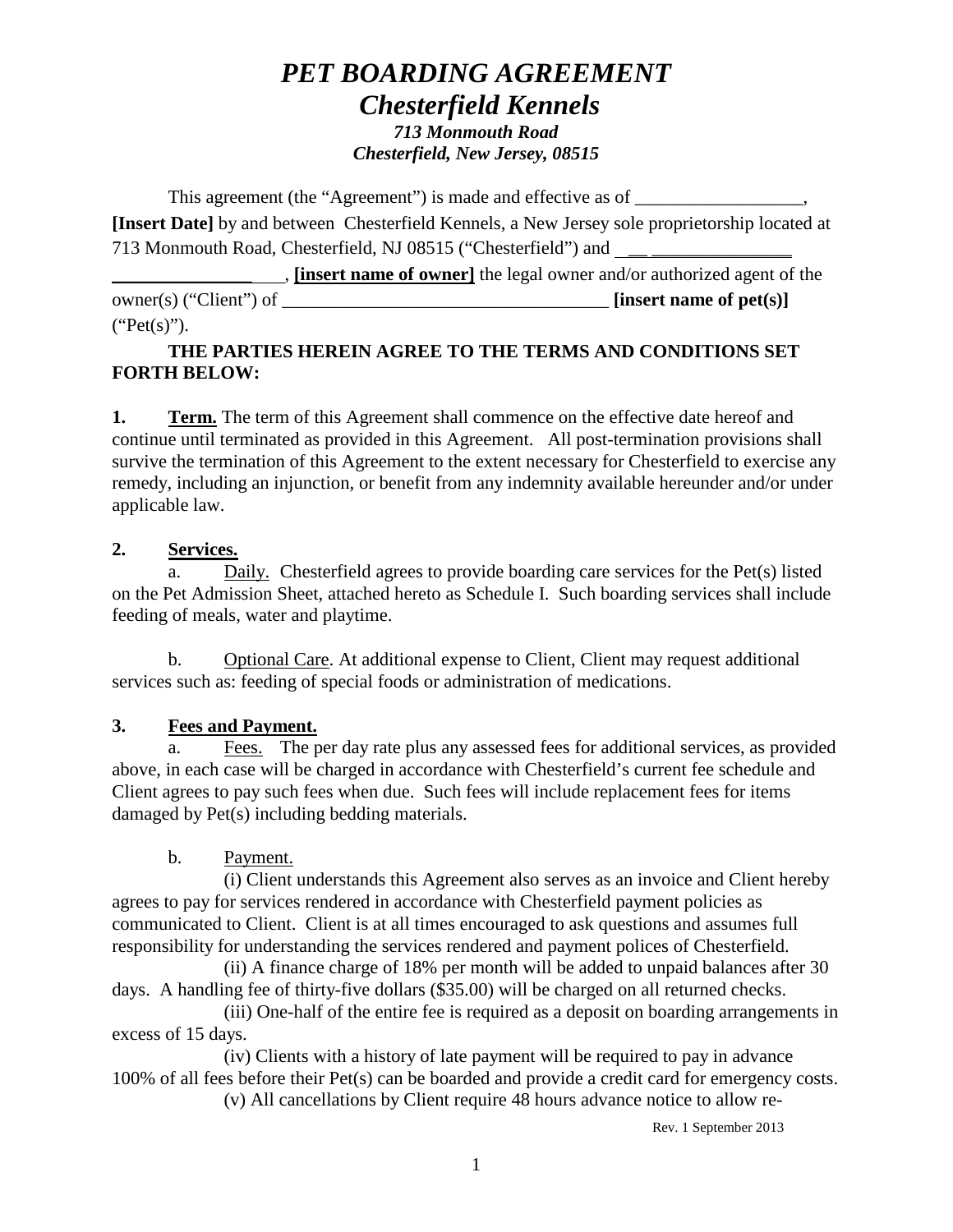booking of the run. If Client does not give 48 hours advance notice, Client agrees to pay a two (2) day boarding fee per Pet.

(vi) If it is necessary to initiate collection proceedings on the account, Client agrees to reimburse Chesterfield for all fees and cost of collection, including attorney fees and court costs.

c. Payment for Pet(s) Boarded in Excess of 15 days. For Pet(s) that are boarded in excess of 15 days, Client agrees to pay half the total upon check-in and agrees to pay Chesterfield every 15 days for the services rendered under this Agreement, including necessary veterinary care as provided in Section 5(a).

**4**. **Pick Up Responsibilities.** Unless special arrangements are made in advance, Client agrees to pick up Pet(s) on the day and time Pet(s) is due to be picked up. If Pet(s) is not picked up by 6:00 pm, Pet(s) will be boarded for the night and Client may only pick up Pet(s) after 9:00am the next business day. Client agrees to pay all additional fees incurred as a result of Pet(s) extended stay.

### **5. Veterinary Care.**

a. Chesterfield will make reasonable efforts to contact Client if Pet(s) is ill, but Client hereby authorizes Chesterfield to do all that is necessary and in the best interest of the Pet(s), including, seeking veterinary care. Client agrees to pay all related expenses associated with the treatment of Pet(s) until Client is reached and available to discuss further care and costs with the attending veterinarian.

b. Should Pet(s) become ill, Chesterfield will use reasonable efforts to contact Client's veterinarian, to provide all necessary medical/surgical treatment (including euthanasia) he/she deems necessary and humane, and Client hereby agrees to pay all fees, costs and expenses related thereto.

| Name of Facility |  |
|------------------|--|
|------------------|--|

Veterinarian Name \_\_\_\_\_\_\_\_\_\_\_\_\_\_\_\_\_\_\_\_\_\_\_\_\_\_\_\_\_\_\_\_\_\_\_\_\_\_\_\_\_\_\_\_\_\_\_\_

Telephone Number \_\_\_\_\_\_\_\_\_\_\_\_\_\_\_\_\_\_\_\_\_\_\_\_\_\_\_\_\_\_\_\_\_\_\_\_\_\_\_\_\_\_\_\_\_\_\_\_

c. If Chesterfield is unable to contact Client's veterinarian, Client hereby authorizes Chesterfield to obtain emergency veterinary care as deemed necessary in Chesterfield's sole discretion and Client hereby releases Chesterfield, its affiliates, members, officers, employees, subcontractors, clients and agents, and will pay, indemnify and hold harmless any and all of them from any and all liabilities, damages, costs, expenses or losses directly or indirectly arising out of, resulting from, or relating to, veterinary care sought for the Pet(s), including transportation of Pet(s) and attorney fees and court costs. Client hereby authorizes Chesterfield to approve medical and/or emergency treatment (including humane euthanasia) as recommended by a veterinarian selected by Chesterfield. Client agrees to immediately reimburse Chesterfield for any and all expenses and fees incurred by Chesterfield for the foregoing, including reasonable attorney fees and court costs.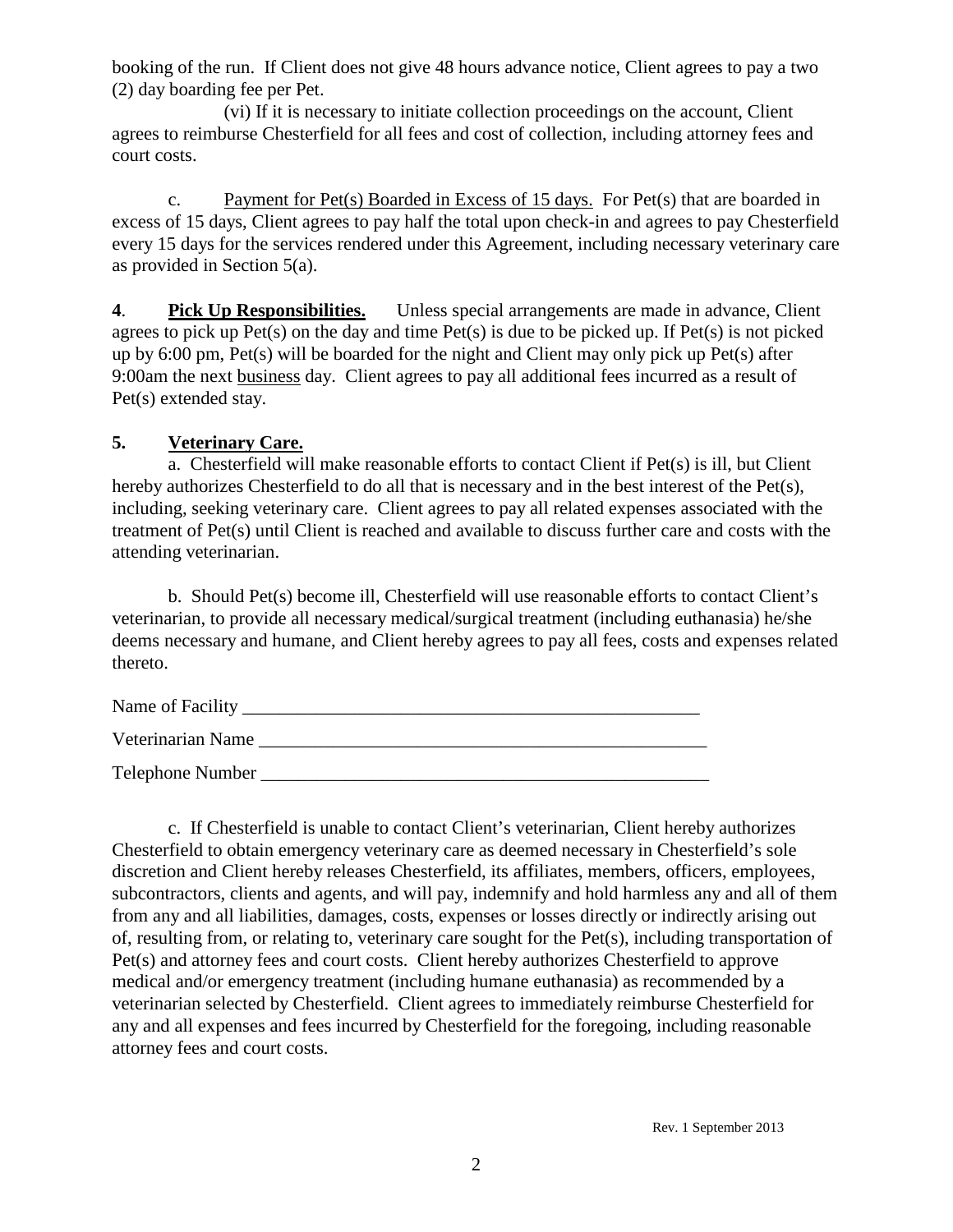**6. Liability Waiver.** Chesterfield agrees to provide the services stated in this Agreement in a reliable, caring and trustworthy manner. In consideration of these services and as an express condition thereof, Client expressly releases and holds harmless Chesterfield, its affiliates, members, officers, employees, subcontractors, clients and agents, and will pay, indemnify and hold harmless any and all of them from any and all liabilities, damages, costs, expenses or losses directly or indirectly ("Losses") arising out of the provision of the services under this Agreement, including injury to Client or Pet(s), injury caused by another animal, and injury to Client's child(ren). Client agrees to be solely liable for any damage Pet(s) and/or Client's child(ren) cause to any person, animal, or property of another, including Chesterfield. Client agrees not to, now or in the future, hold Chesterfield liable for any Losses Pet(s) may cause to any person or animal. In the event of inclement weather or natural disaster, Chesterfield is hereby authorized to use its discretion in the care and transportation of the Pet(s) and Client agrees to hold harmless Chesterfield for Losses related thereto.

#### **7. Client Representations.**

a. Vaccinations. Client hereby warrants and represents that  $Pet(s)$ : (1) is currently vaccinated and, (2) will be currently vaccinated for the entire period(s) during which Pet(s) is boarded for the following diseases:

Dogs: Rabies, Bordetella, and Distemper

Cats: Rabies, Viral Rhinotracheitis; Panleukopenia; Calicivirus

#### **CLIENT MUST PROVIDE A COPY OF CURRENT SHOT RECORDS ON OR BEFORE ARRIVAL OR BOARDING WILL BE DENIED.**

Client agrees to pay for all Losses, including, medical costs, that arise directly or indirectly from a Pet(s) that is not currently vaccinated for the above listed diseases.

b. Bites and Aggression. Client hereby represents that the  $Pet(s)$  has never seriously bitten (ie, broken skin) of any person or animal, nor shown any signs of aggression towards any person or animal.

#### **8. Termination.**

a. Either Chesterfield or Client may terminate this Agreement at any time by providing notice to the other. Upon termination, Client will immediately pick up Pet(s) and pay all charges that are due.

b. Chesterfield also may terminate this Agreement at any time, if Chesterfield, in its sole discretion, determines that the Pet(s) poses a danger to the health and safety of any person and/or animal. In the event of an emergency, if Chesterfield is unable to care for the Pet(s) and the Client cannot be reached, Client hereby authorizes Chesterfield to transfer the Pet(s) to a friend or relative and agrees to pay for all the charges related to such transfer.

| Name of friend/relative |             |  |
|-------------------------|-------------|--|
| Relationship:           | Telephone # |  |

Rev. 1 September 2013